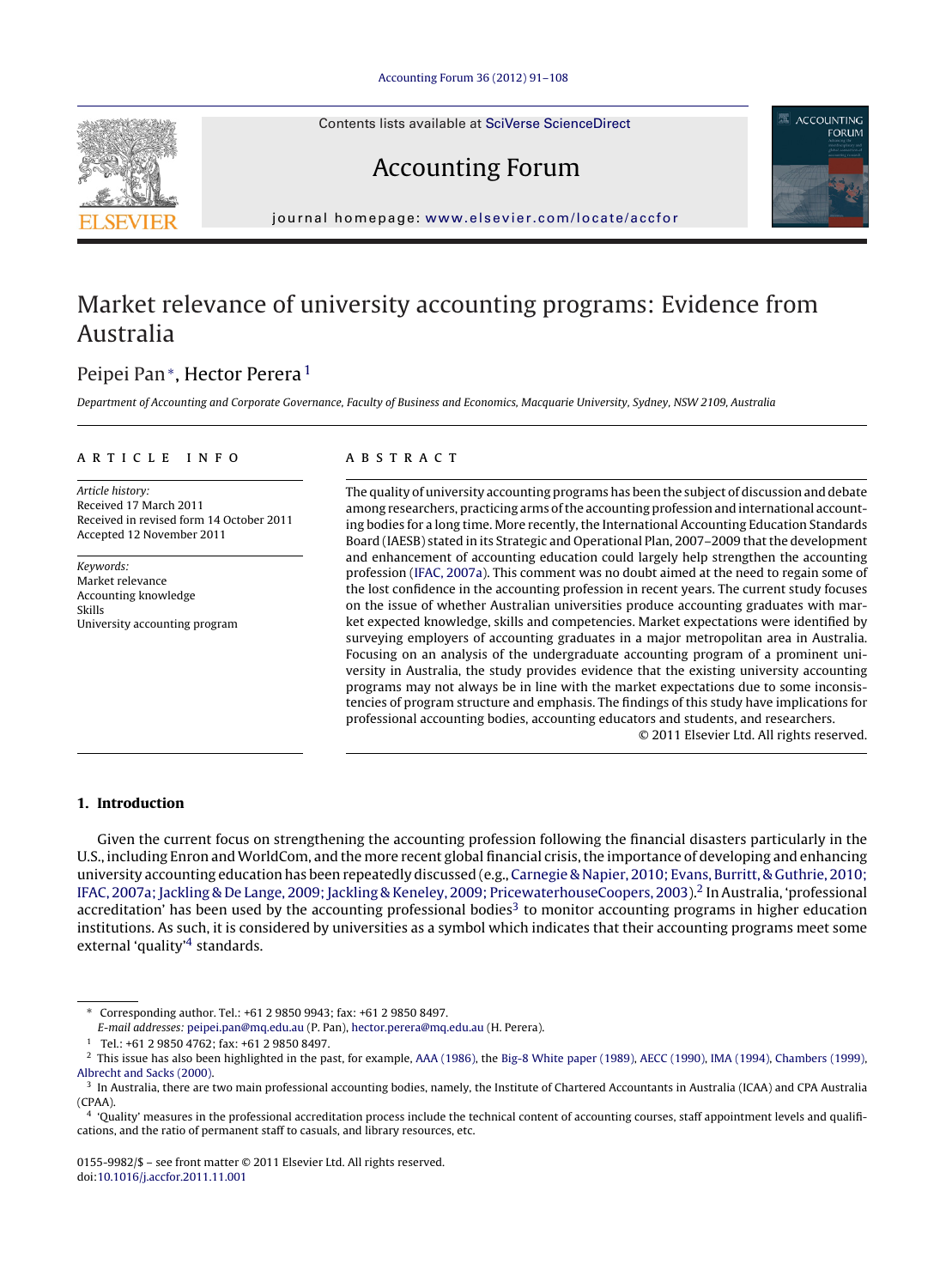However, universities cannot rely on professional accreditation alone to promote their accounting programs ([Jackling](#page--1-0) [&](#page--1-0) [Keneley,](#page--1-0) [2009;](#page--1-0) [Lightbody,](#page--1-0) [2010\).](#page--1-0) It is important to note that the market drives the profile, responsibilities, and career options of accountants in the business world [\(Carnegie](#page--1-0) [&](#page--1-0) [Napier,](#page--1-0) [2010;](#page--1-0) [Jackling](#page--1-0) [&](#page--1-0) [De](#page--1-0) [Lange,](#page--1-0) [2009;](#page--1-0) [Sauser,](#page--1-0) [2000\).](#page--1-0) One of the responsibilities of universities is therefore to ensure that accounting graduates are equipped with the knowledge and skills identified by the market as desirable for accounting professional practice [\(AAA,](#page--1-0) [1986;](#page--1-0) [AECC,](#page--1-0) [1990;](#page--1-0) [Johns,](#page--1-0) [2006;](#page--1-0) [Hancock,](#page--1-0) [Howieson,](#page--1-0) [Kavanagh,](#page--1-0) [Kent,](#page--1-0) [Tempone,](#page--1-0) [&](#page--1-0) [Segal,](#page--1-0) [2009\).](#page--1-0) Simply aligning university accounting programs with the accreditation guidelines may not necessarily increase the employability of accounting graduates.

The purpose of this study is to provide empirical evidence on the extent to which an accredited accounting degree program of a prominent Australian university produces graduates with the knowledge and skills required by the market. The findings of the study reveal some inconsistencies between the current accounting program and market expectations with respect to program composition and emphasis, as well as the need to incorporate a specialized area.

This study is motivated by the recruitment reality of accounting graduates. While the number of accounting graduates has grown rapidly in Australia, there has been a serious shortage of professional accountants [\(Birrell,](#page--1-0) [2006\).](#page--1-0) It was reported in 2006 by the Australian Department of Education, Employment and Workplace Relations (DEWR), 72% of employers believe there is a shortage of qualified accountants, and 32% of employers have up to a third of accounting vacancies unfilled [\(DEWR,](#page--1-0) [2006\).](#page--1-0)

Many researchers have pointed out the changing nature of accounting work over time (e.g., [Carnegie](#page--1-0) [&](#page--1-0) [Napier,](#page--1-0) [2010;](#page--1-0) [Howieson,](#page--1-0) [2003;](#page--1-0) [Jeacle,](#page--1-0) [2008\).](#page--1-0) For example, in the past, it was common to label accountants as being dull, boring and colorless, and to use the term "bean counters" to describe their public image. Accounting conventions mainly emphasized quantitative recording, financial calculation and historical accounting for stewardship of resources [\(Carnegie](#page--1-0) [&](#page--1-0) [Napier,](#page--1-0) [2010;](#page--1-0) [Chambers,](#page--1-0) [1999;](#page--1-0) [Dimnik](#page--1-0) [&](#page--1-0) [Felton,](#page--1-0) [2006;](#page--1-0) [Friedman](#page--1-0) [&](#page--1-0) [Lyne,](#page--1-0) [1997;](#page--1-0) [Howieson,](#page--1-0) [2003;](#page--1-0) [Jackling](#page--1-0) [&](#page--1-0) [Calero,](#page--1-0) [2006;](#page--1-0) [Jeacle,](#page--1-0) [2008;](#page--1-0) [Parker,](#page--1-0) [2000,](#page--1-0) [2001;](#page--1-0) [Rebele,](#page--1-0) [1985;](#page--1-0) [Sauser,](#page--1-0) [2000\).](#page--1-0) Contemporary accounting practice, on the other hand, is believed to be involved in matters beyond the numbers [\(IFAC,](#page--1-0) [2005;](#page--1-0) [Jeacle,](#page--1-0) [2008\).](#page--1-0) Today, accountants are more involved than before in consulting and business advisory services due to the increasing demand for financial and non-financial information and business advice, and they are also expected to work in diverse business areas, such as production, human resource management, marketing, logistics and general management ([Carnegie](#page--1-0) [&](#page--1-0) [Napier,](#page--1-0) [2010;](#page--1-0) [IFAC,](#page--1-0) [2003b;](#page--1-0) [Parker,](#page--1-0) [2001;](#page--1-0) [Sauser,](#page--1-0) [2000\).](#page--1-0) With the changing nature of accounting work, currently accountants are often known as "knowledge professionals" with a global mind-set [\(Carnegie](#page--1-0) [and](#page--1-0) [Napier,](#page--1-0) [2010;](#page--1-0) [Howieson,](#page--1-0) [2003;](#page--1-0) [Jeacle,](#page--1-0) [2008\)](#page--1-0) or "gatekeepers" of the public interest [\(Carnegie](#page--1-0) [&](#page--1-0) [Napier,](#page--1-0) [2010;](#page--1-0) [IFAC,](#page--1-0) [2005\).](#page--1-0)

The changes in the role and domain of professional accountants are driven by the dynamics of the modern global business environment ([Albrecht](#page--1-0) [&](#page--1-0) [Sacks,](#page--1-0) [2000;](#page--1-0) [Elliott](#page--1-0) [&](#page--1-0) [Jacobson,](#page--1-0) [2002;](#page--1-0) [Hancock,](#page--1-0) [Howieson,](#page--1-0) [Kavanagh,](#page--1-0) [Kent,](#page--1-0) [Tempone,](#page--1-0) [Segal,](#page--1-0) [&](#page--1-0) [Freeman,](#page--1-0) [2009;](#page--1-0) [Howieson,](#page--1-0) [2003;](#page--1-0) [IFAC,](#page--1-0) [2003b;](#page--1-0) [Jeacle,](#page--1-0) [2008;](#page--1-0) [Mohamed](#page--1-0) [&](#page--1-0) [Lashine,](#page--1-0) [2003;](#page--1-0) [Parker,](#page--1-0) [2001;](#page--1-0) [Sauser,](#page--1-0) [2000;](#page--1-0) [Smith](#page--1-0) [&](#page--1-0) [Briggs,](#page--1-0) [1999\).](#page--1-0) Universities should accordingly incorporate the market expectations to their accounting programs in order to ensure that accounting graduates are equipped with knowledge and skills required by the market and ready for the workplace. However, there are increasing criticisms that accounting education has lagged behind developments in the changing business environment [\(Albrecht](#page--1-0) [and](#page--1-0) [Sacks,](#page--1-0) [2000;](#page--1-0) [Carr,](#page--1-0) [Chua,](#page--1-0) [&](#page--1-0) [Perera,](#page--1-0) [2006;](#page--1-0) [Courtis](#page--1-0) [&](#page--1-0) [Zaid,](#page--1-0) [2002;](#page--1-0) [Evans](#page--1-0) et [al.,](#page--1-0) [2010;](#page--1-0) [Hancock,](#page--1-0) [Howieson,](#page--1-0) [Kavanagh,](#page--1-0) [Kent,](#page--1-0) [Tempone,](#page--1-0) [&](#page--1-0) [Segal,](#page--1-0) [2009;](#page--1-0) [Hancock,](#page--1-0) [Howieson,](#page--1-0) [Kavanagh,](#page--1-0) [Kent,](#page--1-0) [Tempone,](#page--1-0) [Segal,](#page--1-0) [&](#page--1-0) [Freeman,](#page--1-0) [2009;](#page--1-0) [Jackling](#page--1-0) [&](#page--1-0) [De](#page--1-0) [Lange,](#page--1-0) [2009;](#page--1-0) [Kavanagh](#page--1-0) [&](#page--1-0) [Drennan,](#page--1-0) [2008;](#page--1-0) [Mohamed](#page--1-0) [&](#page--1-0) [Lashine,](#page--1-0) [2003\).](#page--1-0) For example, [Mohamed](#page--1-0) [and](#page--1-0) [Lashine](#page--1-0) [\(2003\)](#page--1-0) state that the gap between acquired and required skills for accountants is created due to the rapid changes in the market environment and the slow changes in the curriculum. The periodic surveys of Australian employers, accounting practitioners and accounting students regarding their expectations and assessment of accounting graduates also reveal the existence of expectation gaps among those groups in regard to the required knowledge and skills in accounting education ([Courtis](#page--1-0) [&](#page--1-0) [Zaid,](#page--1-0) [2002;](#page--1-0) [Evans](#page--1-0) et [al.,](#page--1-0) [2010;](#page--1-0) [Hancock,](#page--1-0) [Howieson,](#page--1-0) [Kavanagh,](#page--1-0) [Kent,](#page--1-0) [Tempone,](#page--1-0) [&](#page--1-0) [Segal,](#page--1-0) [2009](#page--1-0) and [Hancock,](#page--1-0) [Howieson,](#page--1-0) [Kavanagh,](#page--1-0) [Kent,](#page--1-0) [Tempone,](#page--1-0) [Segal,](#page--1-0) [&](#page--1-0) [Freeman,](#page--1-0) [2009;](#page--1-0) [Jackling](#page--1-0) [&](#page--1-0) [De](#page--1-0) [Lange,](#page--1-0) [2009;](#page--1-0) [Kavanagh](#page--1-0) [&](#page--1-0) [Drennan,](#page--1-0) [2008;](#page--1-0) [Mathews,](#page--1-0) [1990\).](#page--1-0) For example, [Courtis](#page--1-0) [and](#page--1-0) [Zaid](#page--1-0) [\(2002\)](#page--1-0) and [Hancock,](#page--1-0) [Howieson,](#page--1-0) [Kavanagh,](#page--1-0) [Kent,](#page--1-0) [Tempone,](#page--1-0) [Segal,](#page--1-0) [and](#page--1-0) [Freeman](#page--1-0) [\(2009\)](#page--1-0) point out that academics do not appear to be in line with the business community regarding the communication skills required by new accounting graduates who suffer from a lack of communication skills in their early employment. Likewise, [Kavanagh](#page--1-0) [and](#page--1-0) [Drennan](#page--1-0) [\(2008\)](#page--1-0) compare the expectations of accounting students and employers in terms of professional skills, and report that employers' expectations are much higher than graduating students' perceptions of what is required in the workplace.5

The contribution of this study is twofold. First, through an empirical examination it identifies gaps in the accounting education literature. There are many studies that highlight the deficiencies of university accounting programs. They identify the skills and competencies expected of professional accountants in order to keep up with the dynamics of the modern business environment, and emphasize the importance of designing accounting degree programs to ensure market relevance of those programs. But little research has been carried out to examine empirically the extent to which university accounting programs are in line with market expectations.

<sup>5</sup> It is important, however, that while accounting graduates should be equipped with market expected professional skills, recognition should also be given to educational principles in accounting degree programs.